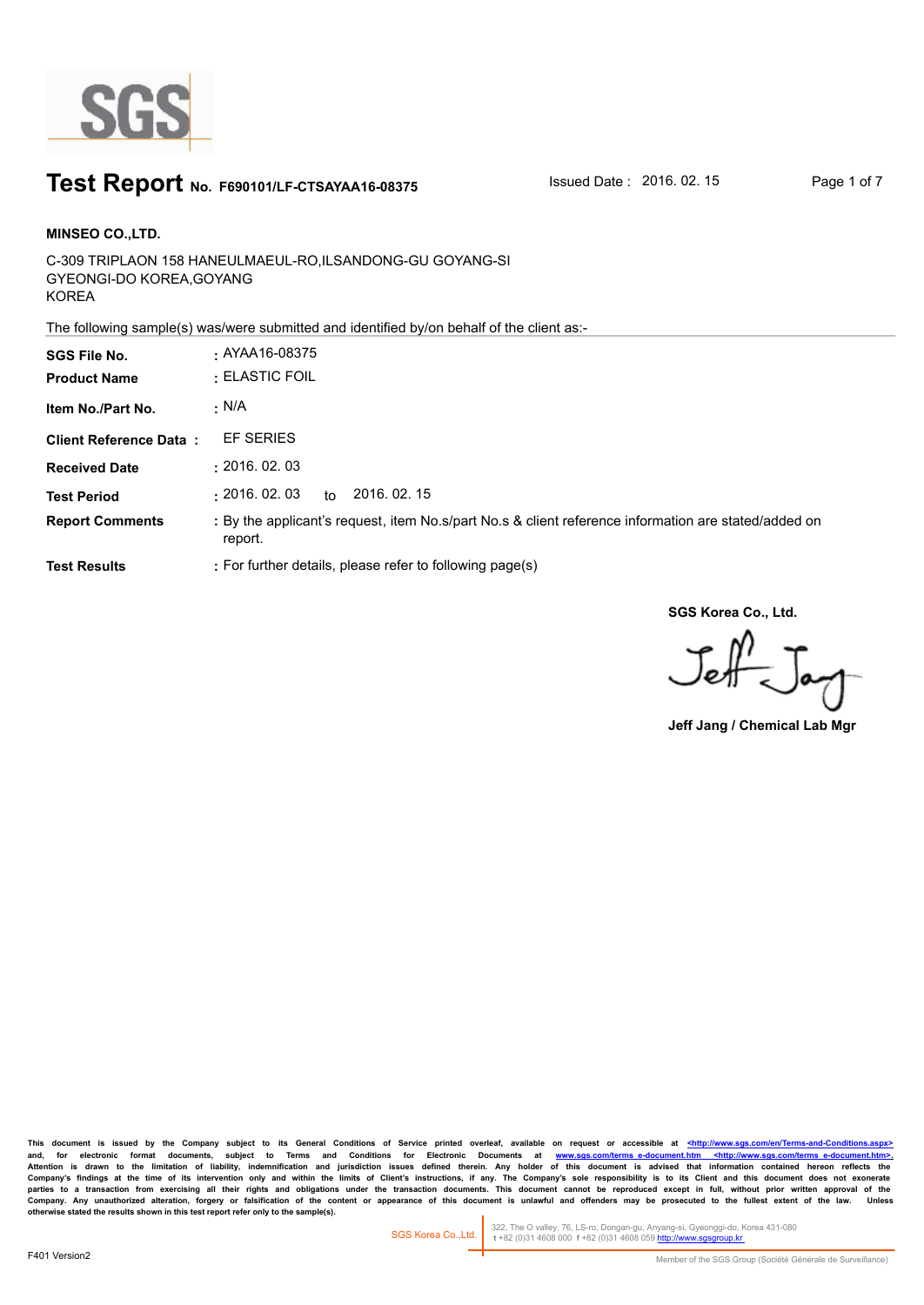

## **Test Report** No. F690101/LF-CTSAYAA16-08375 Sued Date : 2016. 02. 15 Page 2 of 7

| Sample No.                | : AYAA16-08375.001 |
|---------------------------|--------------------|
| <b>Sample Description</b> | : ELASTIC FOIL     |
| Item No./Part No.         | : N/A              |
| <b>Materials</b>          | ∴ N/A              |

#### **Heavy Metals**

| <b>Test Items</b>                  | Unit  | <b>Test Method</b>                                                                                                          | <b>MDL</b>     | <b>Results</b> |
|------------------------------------|-------|-----------------------------------------------------------------------------------------------------------------------------|----------------|----------------|
| Cadmium (Cd)                       | mg/kg | With reference to IEC 62321-5:2013<br>(Determination of Cadmium by ICP-OES)                                                 | 0.5            | N.D.           |
| Lead (Pb)                          | mg/kg | With reference to IEC 62321-5:2013<br>(Determination of Lead by ICP-OES)                                                    | 5              | N.D.           |
| Mercury (Hg)                       | mg/kg | With reference to IEC 62321-4:2013<br>(Determination of Mercury by ICP-OES)                                                 | $\overline{2}$ | N.D.           |
| Hexavalent Chromium (Cr VI)        | mg/kg | With reference to IEC 62321:2008 (Determination<br>of Hexavalent Chromium by spot test/Colorimetric<br>Method using UV-Vis) | $\mathbf{1}$   | N.D.           |
| <b>Flame Retardants-PBBs/PBDEs</b> |       |                                                                                                                             |                |                |
| <b>Test Items</b>                  | Unit  | <b>Test Method</b>                                                                                                          | <b>MDL</b>     | <b>Results</b> |
| Monobromobiphenyl                  | mg/kg | With reference to IEC 62321-6:2015<br>(Determination of PBBs and PBDEs by GC-MS)                                            | 5              | N.D.           |
| Dibromobiphenyl                    | mg/kg | With reference to IEC 62321-6:2015<br>(Determination of PBBs and PBDEs by GC-MS)                                            | 5              | N.D.           |
| Tribromobiphenyl                   | mg/kg | With reference to IEC 62321-6:2015<br>(Determination of PBBs and PBDEs by GC-MS)                                            | 5              | N.D.           |
| Tetrabromobiphenyl                 | mg/kg | With reference to IEC 62321-6:2015<br>(Determination of PBBs and PBDEs by GC-MS)                                            | 5              | N.D.           |
| Pentabromobiphenyl                 | mg/kg | With reference to IEC 62321-6:2015<br>(Determination of PBBs and PBDEs by GC-MS)                                            | 5              | N.D.           |
| Hexabromobiphenyl                  | mg/kg | With reference to IEC 62321-6:2015<br>(Determination of PBBs and PBDEs by GC-MS)                                            | 5              | N.D.           |
| Heptabromobiphenyl                 | mg/kg | With reference to IEC 62321-6:2015<br>(Determination of PBBs and PBDEs by GC-MS)                                            | 5              | N.D.           |
| Octabromobiphenyl                  | mg/kg | With reference to IEC 62321-6:2015<br>(Determination of PBBs and PBDEs by GC-MS)                                            | 5              | N.D.           |
| Nonabromobiphenyl                  | mg/kg | With reference to IEC 62321-6:2015<br>(Determination of PBBs and PBDEs by GC-MS)                                            | 5              | N.D.           |
| Decabromobiphenyl                  | mg/kg | With reference to IEC 62321-6:2015<br>(Determination of PBBs and PBDEs by GC-MS)                                            | 5              | N.D.           |
| Monobromodiphenyl ether            | mg/kg | With reference to IEC 62321-6:2015<br>(Determination of PBBs and PBDEs by GC-MS)                                            | 5              | N.D.           |
| Dibromodiphenyl ether              | mg/kg | With reference to IEC 62321-6:2015<br>(Determination of PBBs and PBDEs by GC-MS)                                            | 5              | N.D.           |
| Tribromodiphenyl ether             | mg/kg | With reference to IEC 62321-6:2015<br>(Determination of PBBs and PBDEs by GC-MS)                                            | 5              | N.D.           |
| Tetrabromodiphenyl ether           | mg/kg | With reference to IEC 62321-6:2015<br>(Determination of PBBs and PBDEs by GC-MS)                                            | 5              | N.D.           |

This document is issued by the Company subject to its General Conditions of Service printed overleaf, available on request or accessible at <http://www.sgs.com/en/Terms-and-Conditions. and, for electronic format documents, subject to Terms and Conditions for Electronic Documents at <u>www.sgs.com/terms\_e-document.htm <http://www.sgs.com/terms\_e-document.htm>-</u><br>Attention is drawn to the limitation of liabil Company's findings at the time of its intervention only and within the limits of Client's instructions, if any. The Company's sole responsibility is to its Client and this document does not exonerate<br>parties to a transacti Company. Any unauthorized alteration, forgery or falsification of the content or appearance of this document is unlawful and offenders may be prosecuted to the fullest extent of the law. Unless otherwise stated the results

322, The O valley, 76, LS-ro, Dongan-gu, Anyang-si, Gyeonggi-do, Korea 431-080  **t** +82 (0)31 4608 000 **f** +82 (0)31 4608 059 http://www.sgsgroup.kr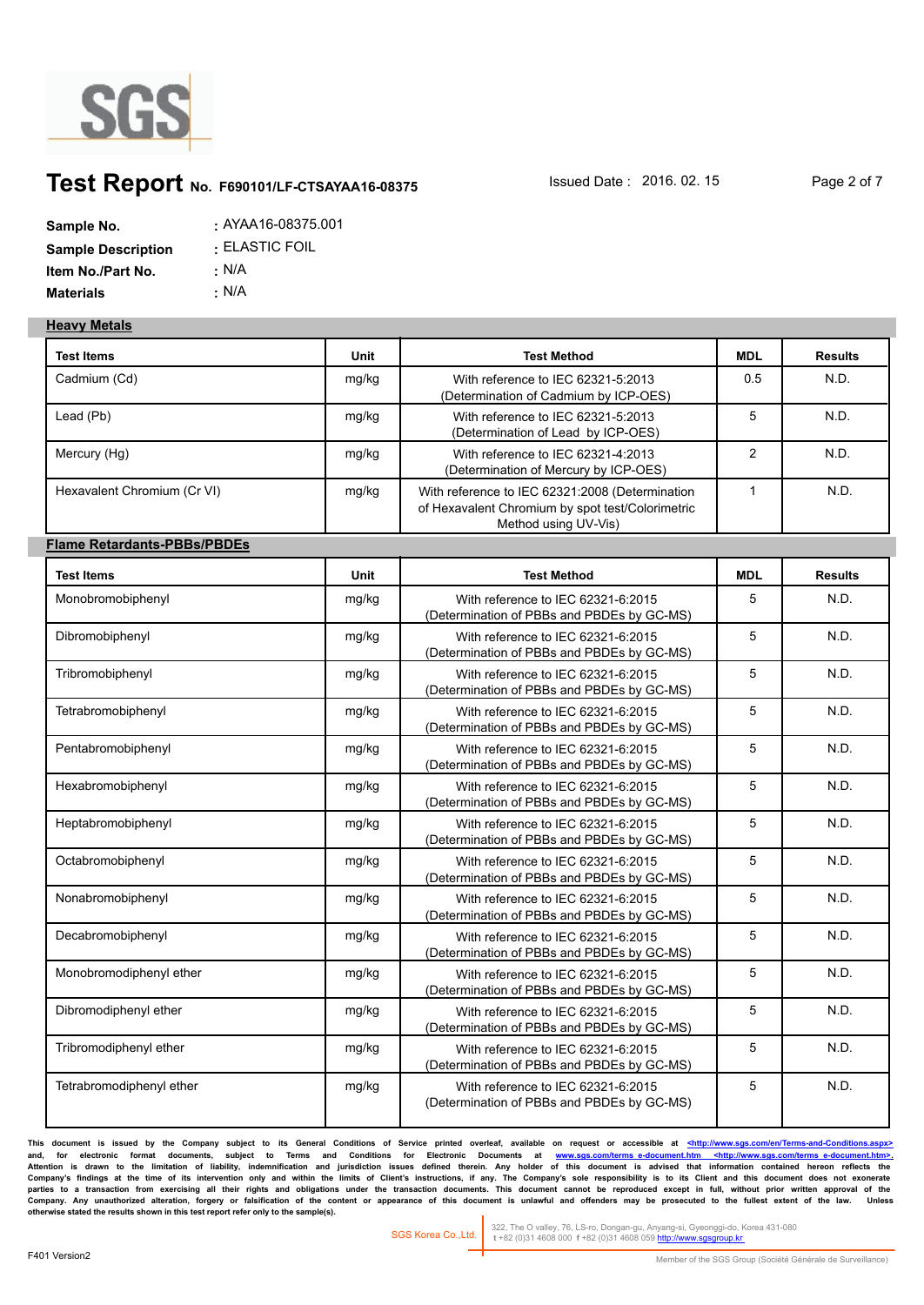

# **Test Report** No. F690101/LF-CTSAYAA16-08375 Sued Date : 2016. 02. 15 Page 3 of 7

| Sample No.                | : AYAA16-08375.001 |
|---------------------------|--------------------|
| <b>Sample Description</b> | : ELASTIC FOIL     |
| Item No./Part No.         | ∴ N/A              |
| <b>Materials</b>          | ∴ N/A              |

#### **Flame Retardants-PBBs/PBDEs**

| Test Items                         | Unit        | <b>Test Method</b>                                                               | <b>MDL</b>   | <b>Results</b> |
|------------------------------------|-------------|----------------------------------------------------------------------------------|--------------|----------------|
| Pentabromodiphenyl ether           | mg/kg       | With reference to IEC 62321-6:2015<br>(Determination of PBBs and PBDEs by GC-MS) | 5            | N.D.           |
| Hexabromodiphenyl ether            | mg/kg       | With reference to IEC 62321-6:2015<br>(Determination of PBBs and PBDEs by GC-MS) | 5            | N.D.           |
| Heptabromodiphenyl ether           | mg/kg       | With reference to IEC 62321-6:2015<br>(Determination of PBBs and PBDEs by GC-MS) | 5            | N.D.           |
| Octabromodiphenyl ether            | mg/kg       | With reference to IEC 62321-6:2015<br>(Determination of PBBs and PBDEs by GC-MS) | 5            | N.D.           |
| Nonabromodiphenyl ether            | mg/kg       | With reference to IEC 62321-6:2015<br>(Determination of PBBs and PBDEs by GC-MS) | 5            | N.D.           |
| Decabromodiphenyl ether            | mg/kg       | With reference to IEC 62321-6:2015<br>(Determination of PBBs and PBDEs by GC-MS) | 5            | N.D.           |
| <b>Phthalates</b>                  |             |                                                                                  |              |                |
| <b>Test Items</b>                  | Unit        | <b>Test Method</b>                                                               | <b>MDL</b>   | <b>Results</b> |
| Benzyl butyl phthalate (BBP)       | mg/kg       | With reference to EPA 8061A, GC/MS                                               | 50           | N.D.           |
| Di-butyl phthalate (DBP)           | mg/kg       | With reference to EPA 8061A, GC/MS                                               | 50           | N.D.           |
| Di-(2-ethylhexyl) phthalate (DEHP) | mg/kg       | With reference to EPA 8061A, GC/MS                                               | 50           | N.D.           |
| Di-isodecyl phthalate (DIDP)       | mg/kg       | With reference to EPA 8061A, GC/MS                                               | 50           | N.D.           |
| Di-isononyl phthalate (DINP)       | mg/kg       | With reference to EPA 8061A, GC/MS                                               | 50           | N.D.           |
| Di-n-octyl phthalate (DNOP)        | mg/kg       | With reference to EPA 8061A, GC/MS                                               | 50           | N.D.           |
| <b>Polymer Identification</b>      |             |                                                                                  |              |                |
| <b>Test Items</b>                  | <b>Unit</b> | <b>Test Method</b>                                                               | <b>MDL</b>   | <b>Results</b> |
| <b>PVC</b>                         | $***$       | FT-IR                                                                            |              | Negative       |
| Other(s)                           |             |                                                                                  |              |                |
| <b>Test Items</b>                  | Unit        | <b>Test Method</b>                                                               | <b>MDL</b>   | <b>Results</b> |
| Formaldehyde                       | mg/kg       | EPA8315A, HPLC                                                                   | $\mathbf{1}$ | 1.26           |
| Dimethyl fumarate                  | mg/kg       | With referance to ISO/TS 16186:2012, GC/MS                                       | 0.1          | N.D.           |

This document is issued by the Company subject to its General Conditions of Service printed overleaf, available on request or accessible at <http://www.sgs.com/en/Termsand, for electronic format documents, subject to Terms and Conditions for Electronic Documents at <u>www.sgs.com/terms\_e-document.htm <http://www.sgs.com/terms\_e-document.htm>-</u><br>Attention is drawn to the limitation of liabil Company's findings at the time of its intervention only and within the limits of Client's instructions, if any. The Company's sole responsibility is to its Client and this document does not exonerate<br>parties to a transacti Company. Any unauthorized alteration, forgery or falsification of the content or appearance of this document is unlawful and offenders may be prosecuted to the fullest extent of the law. Unless otherwise stated the results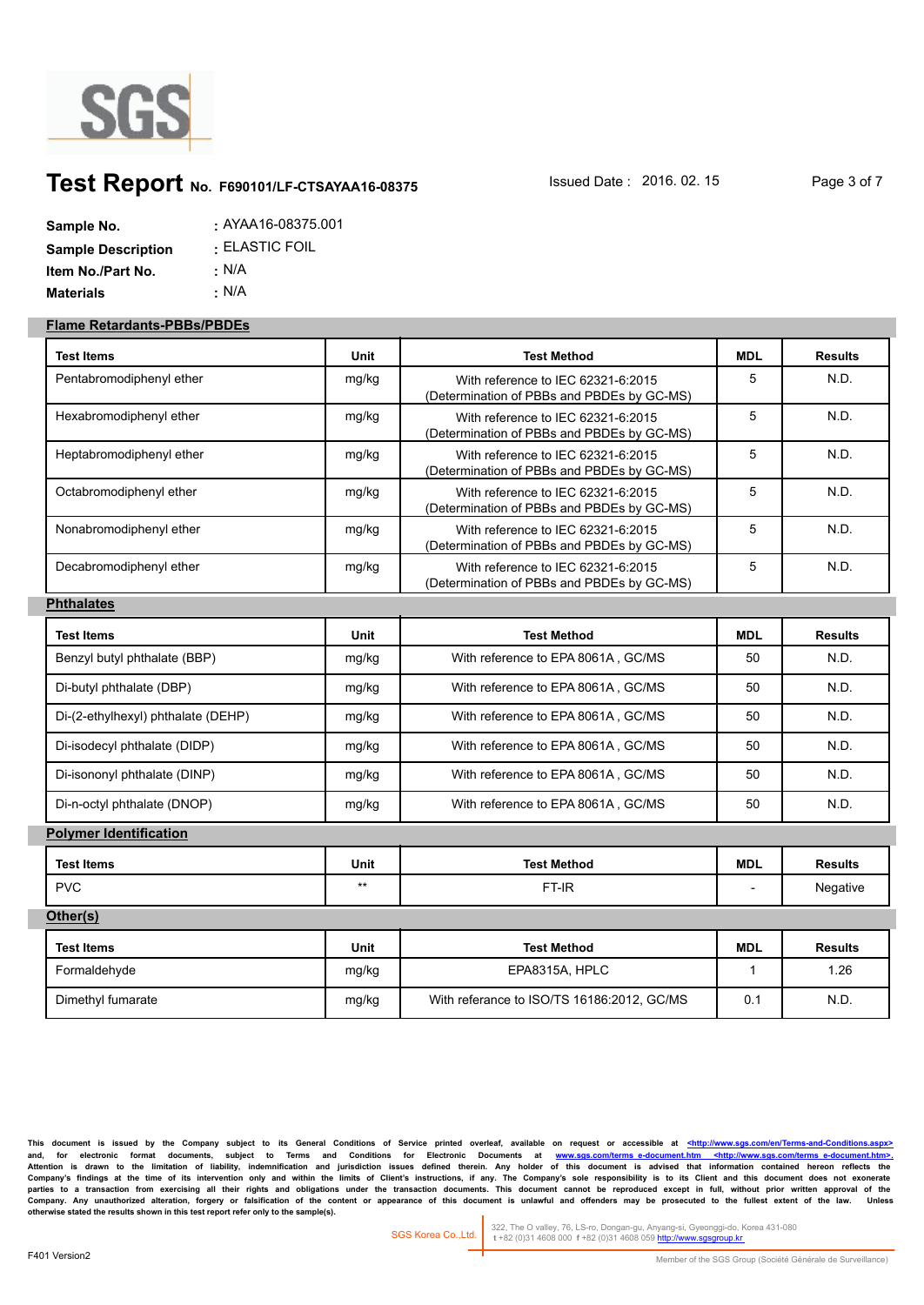

### **Test Report** No. F690101/LF-CTSAYAA16-08375 **Issued Date : 2016. 02. 15** Page 4 of 7

(1) N.D. = Not detected.(<MDL) NOTE:

- $(2)$  mg/kg = ppm (3) MDL = Method Detection Limit
- $(4) -$  = No regulation
- (5) Negative = Undetectable / Positive = Detectable
- (6) \*\* = Qualitative analysis (No Unit)
- $(7)$  \* = a. The sample is positive for CrVI if the CrVI concentration is greater than 0.13 ug/cm2. The sample coating is considered to contain CrVI.
	- b. The sample is negative for CrVI if CrVI is n.d. (concentration less than 0.10 ug/cm2). The coating is considered a non-CrVI based coating.
	- c. The result between 0.10 ug/cm2 and 0.13 ug/cm2 is considered to be inconclusive unavoidable coating variations may influence the determination.



This document is issued by the Company subject to its General Conditions of Service printed overleaf, available on request or accessible at <http://www. and, for electronic format documents, subject to Terms and Conditions for Electronic Documents at <u>www.sgs.com/terms\_e-document.htm <http://www.sgs.com/terms\_e-document.htm>-</u><br>Attention is drawn to the limitation of liabil Company's findings at the time of its intervention only and within the limits of Client's instructions, if any. The Company's sole responsibility is to its Client and this document does not exonerate<br>parties to a transacti Company. Any unauthorized alteration, forgery or falsification of the content or appearance of this document is unlawful and offenders may be prosecuted to the fullest extent of the law.<br>otherwise stated the results shown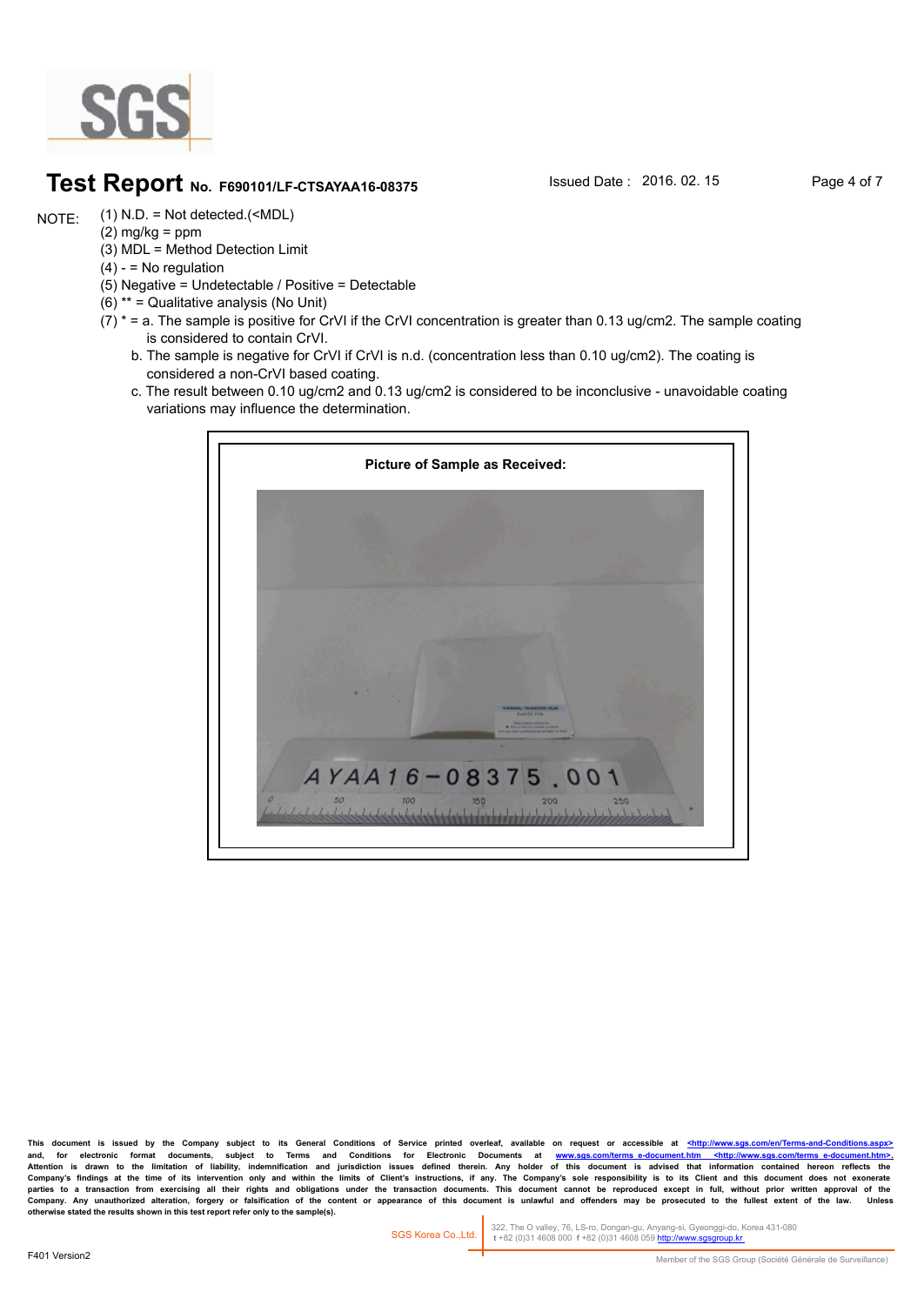

# **Test Report** No. F690101/LF-CTSAYAA16-08375 Sued Date : 2016. 02. 15 Page 5 of 7

## **Testing Flow Chart for RoHS:Cd/Pb/Hg/Cr6+ /PBBs&PBDEs Testing**



The samples were dissolved totally by pre-conditioning method according to above flow chart for Cd,Pb,Hg. Section Chief : Gilsae Yi

This document is issued by the Company subject to its General Conditions of Service printed overleaf, available on request or accessible at <http://www.sgs and, for electronic format documents, subject to Terms and Conditions for Electronic Documents at <u>www.sgs.com/terms\_e-document.htm <http://www.sgs.com/terms\_e-document.htm>-</u><br>Attention is drawn to the limitation of liabil Company's findings at the time of its intervention only and within the limits of Client's instructions, if any. The Company's sole responsibility is to its Client and this document does not exonerate<br>parties to a transacti Company. Any unauthorized alteration, forgery or faisification of the content or appearance of this document is unlawful and offenders may be prosecuted to the fullest extent of the law.<br>otherwise stated the results shown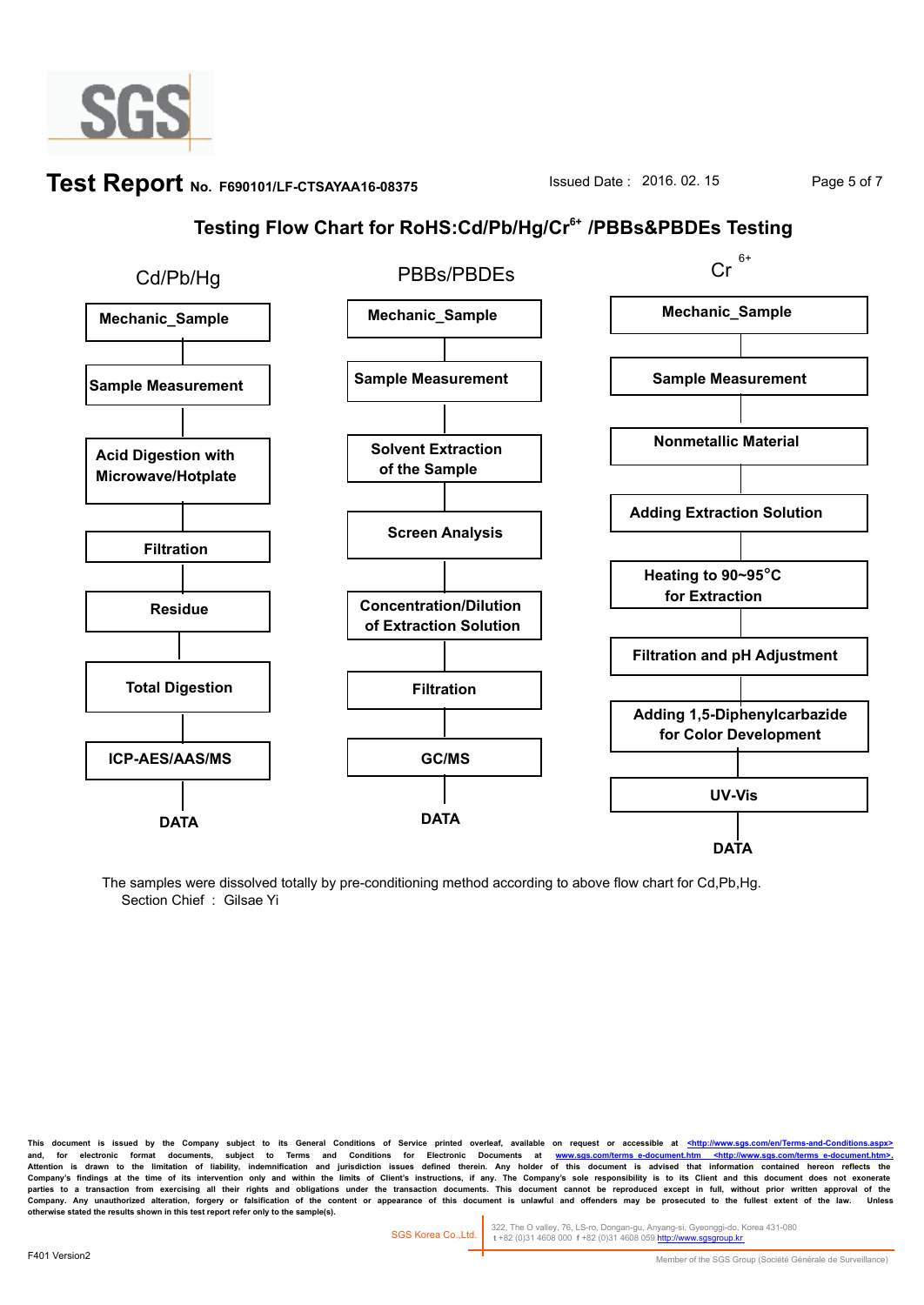

#### **Test Report** No. F690101/LF-CTSAYAA16-08375 Issued Date : 2016. 02. 15 Page 6 of 7



This document is issued by the Company subject to its General Conditions of Service printed overleaf, available on request or accessible at <http://www. and, for electronic format documents, subject to Terms and Conditions for Electronic Documents at <u>www.sgs.com/terms\_e-document.htm <http://www.sgs.com/terms\_e-document.htm>-</u><br>Attention is drawn to the limitation of liabil Company's findings at the time of its intervention only and within the limits of Client's instructions, if any. The Company's sole responsibility is to its Client and this document does not exonerate<br>parties to a transacti Company. Any unauthorized alteration, forgery or faisification of the content or appearance of this document is unlawful and offenders may be prosecuted to the fullest extent of the law.<br>otherwise stated the results shown